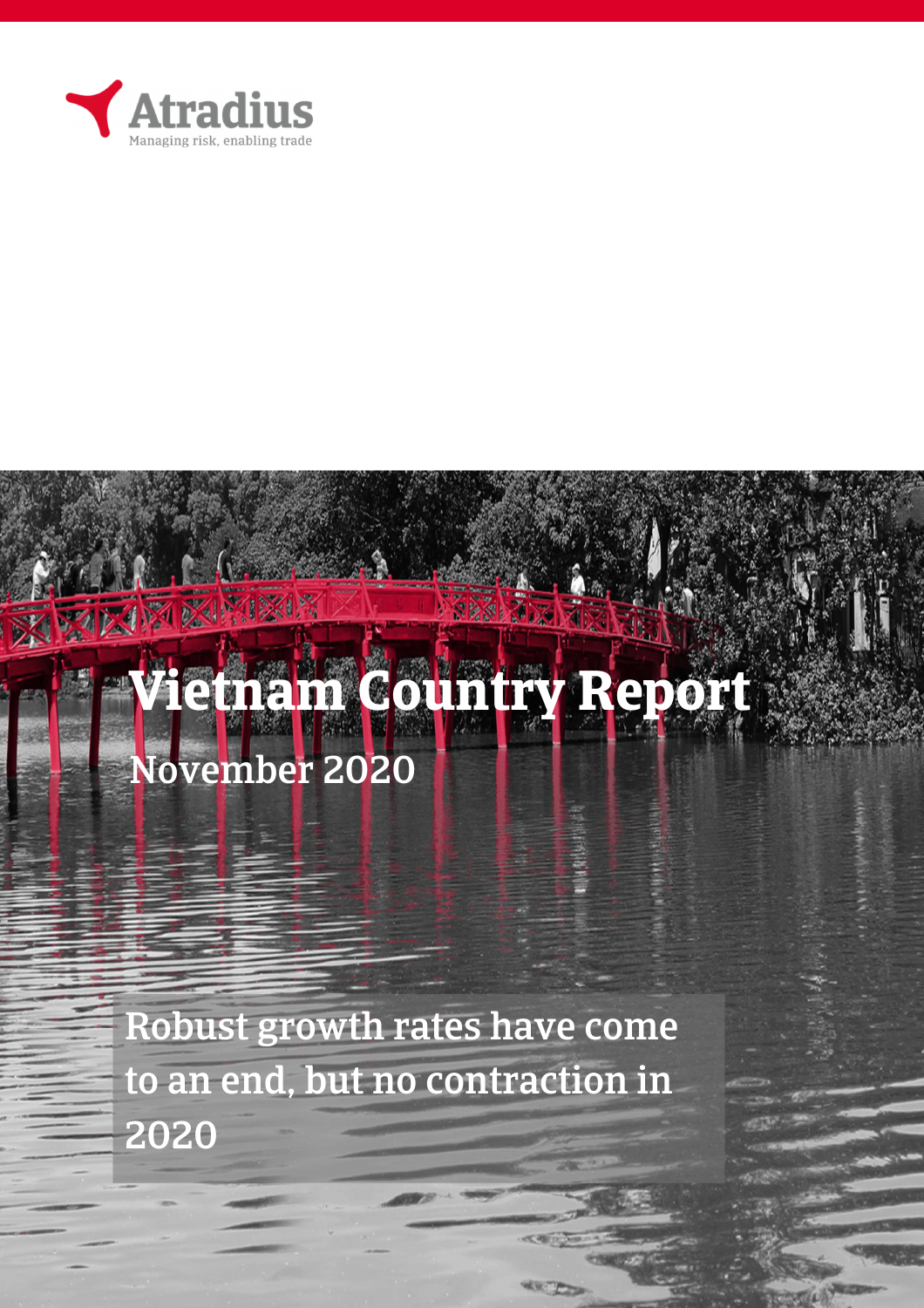## Vietnam industries performance forecast

November 2020

|  | Excellent:<br>The credit risk situation in the sector is                                                                                      | Agriculture                 | Automotive/<br>Transport | Chemicals/<br>Pharma  | Construction | Construction<br>Materials |
|--|-----------------------------------------------------------------------------------------------------------------------------------------------|-----------------------------|--------------------------|-----------------------|--------------|---------------------------|
|  | strong / business performance in the sector<br>is strong compared to its long-term trend.                                                     |                             |                          |                       |              |                           |
|  | Good:<br>The credit risk situation in the sector is<br>benign / business performance in the sector<br>is above its long-term trend.           |                             |                          |                       |              |                           |
|  | Fair:                                                                                                                                         | Consumer<br><b>Durables</b> | Electronics/ICT          | Financial<br>Services | Food         | Machines/<br>Engineering  |
|  | The credit risk credit situation in the sector<br>is average / business performance in the<br>sector is stable.                               |                             |                          |                       |              |                           |
|  | Poor:<br>The credit risk situation in the sector is                                                                                           |                             |                          |                       |              |                           |
|  | relatively high / business performance in<br>the sector is below long-term trend.                                                             | Metals                      | Paper                    | Services              | Steel        | <b>Textiles</b>           |
|  | Bleak:<br>The credit risk situation in the sector is<br>poor / business performance in the sector is<br>weak compared to its long-term trend. |                             |                          |                       |              |                           |

## Political Situation

Some strains in the relationship with China

The Vietnamese Communist Party remains firmly in power, despite some public discontent over the lack of personal freedom, government corruption and land seizures by the administration. Effective measures against the spread of the Coronavirus pandemic have increased the legitimacy of the government.

The fight against corruption is a key political issue, whereas other issues such as institutional reform and labour rights are not high on the agenda.

The territorial dispute with China over conflicting claims in the South China Sea remains a serious issue in the bilateral relationship for the future. Another issue is the construction of new dams in the Mekong River by China (and Laos), which reduces the flow of essential water to Vietnam.

In order to counter growing Chinese assertiveness, Vietnam is keen to improve its political and security cooperation with the US and Japan. However, despite enhancing its naval forces, Vietnam lacks the military capability to pose a serious challenge to any Chinese actions. At the same time, China is an important and powerful trade partner, which accounts for 14% of exports and 24% of imports (Vietnam´s manufacturing sector depends heavily on raw materials imported from China). Moreover, given the ideological similarities of the regimes in both countries, there is still a strong pro-China faction within Vietnam's Communist Party.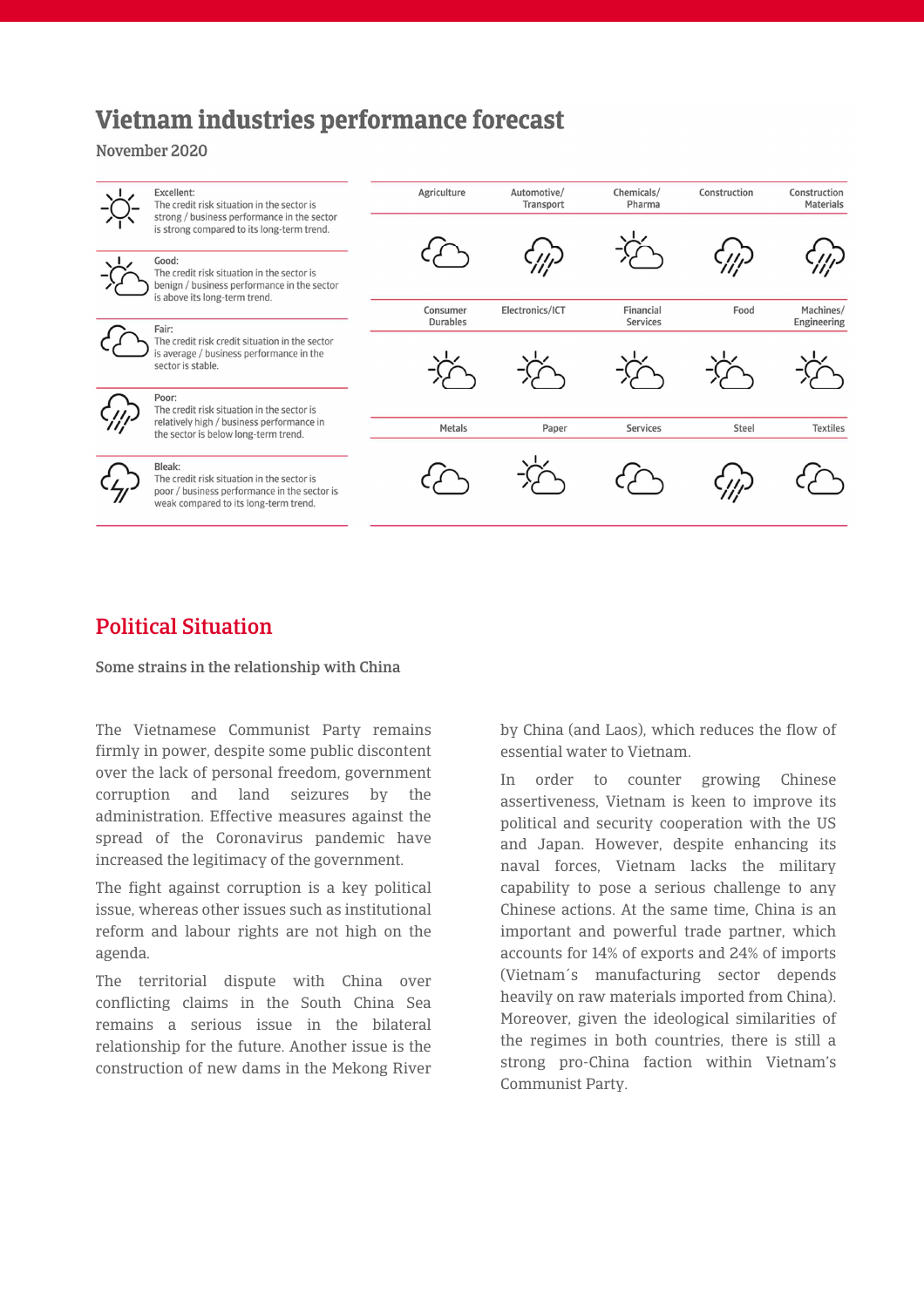### Economic Situation





 $15$ 

10

 $\overline{a}$ 

Gross fixed investment, year-on-year % change



#### Robust growth rates have come to an end, but no contraction in 2020

Despite the success so far in containing the spread of coronavirus due to comprehensive contact tracing, isolation and quarantining, the economic performance is severely impacted by the pandemic. After annual GDP growth rates of about 7% over the past five years, economic growth is expected to slow down to 2.3% in 2020. However, despite this decrease, Vietnams is one of the few economies in the world that is not facing a contraction this year.

Investments and private consumption growth are expected to slow down this year, to 0.4% and about 4% respectively. Due to the global economic slowdown, exports are forecast to contract 5.5% in 2020 after robust annual growth rates 2019 and 2018.

Inflation is expected to increase above 3% in 2020 and 2021. A swine flu pandemic has put upward pressure on prices, but Vietnam's strong currency and low oil prices help to keep inflation at a manageable level.

2017

2018 2019

**Source: Oxford Economics, Atradius** 

2012 2012 2013 2014 2015 2016

#### Fiscal and monetary measures taken to support the economy

In order to sustain the economic performance, the Central Bank has lowered the benchmark interest rate to 4.5%, supporting banks and facilitating loans. Additionally, an increase of more than 7% in government consumption helps the economy. The government has launched tax breaks for businesses, as well as cash transfers to the poorest households.

As a result, the fiscal deficit is expected to increase substantially in 2020, by more than 5%, with public debt rising to 49.5% of GDP in 2019, remaining at a manageable level. In 2021 the fiscal deficit will decrease to below 4.5% of GDP, while public debt will rise slightly before falling in the years to come. Contingent liabilities continue to weigh on the public finances.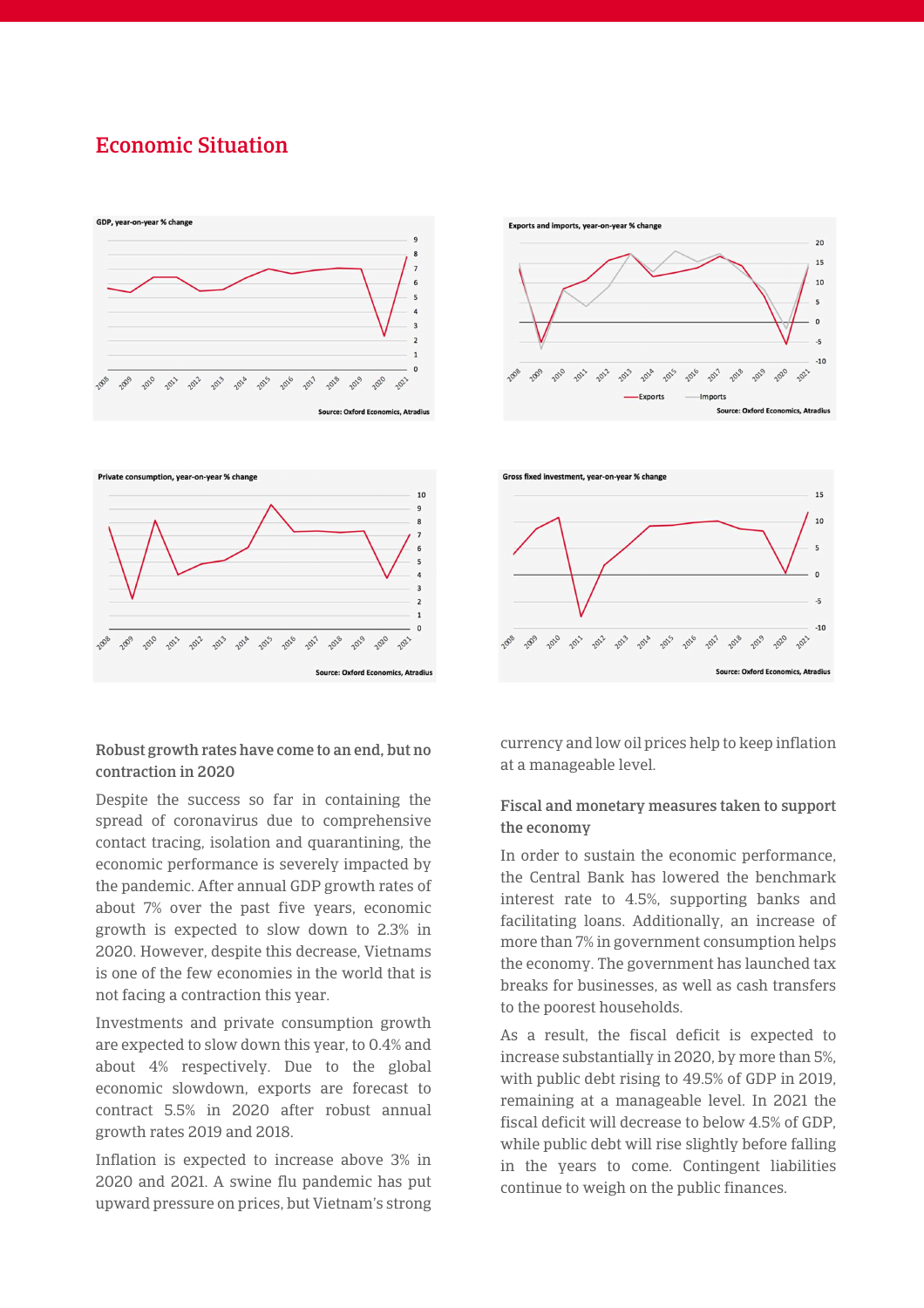Vietnam's foreign debt structure is stable (long maturities and financed by public creditors over the past couple of years) and expected to decrease further in the coming years. Foreign exchange reserves have increased since 2015, and are sufficient to cover external financing requirements.

#### A strong rebound is expected in 2021, but downside risks remain

Currently, it is expected that the economy will rebound by more than 7% in 2021, with exports and investments increasing at double-digit rates. However, another longer-lasting surge of the pandemic and an ongoing global economic slump in the coming months pose a major downside risk for Vietnam´s economic performance next year. As the open economy is heavily dependent on external trade, this could have significant knock-on effects. Additionally, rising protectionism (e.g. another escalation of the Sino-US trade war and potential US protectionist measures against Vietnam itself could hurt the economy.

In the banking sector, it is estimated that the ratio of non-performing loans is currently rather high, between 5% and 10%. Additionally, an increasing household loans portfolio has made banks more vulnerable to a downturn of the housing market. Other structural weaknesses in the sector include political influence, corruption and weak data quality. The capital adequacy ratios differ substantially between privateowned banks (sufficient at around 14% in 2018) and state-owned banks (low at around 9%). Pandemic-related policies that force banks to be lenient towards debtors put pressure on the profitability of the banking sector, especially on state-owned banks.

#### Good prospects in the medium-and long-term

Vietnam is the main low-cost regional alternative to China for export-orientated manufacturing. The shift of export manufacturing from China to Vietnam already took off before the Sino-US trade war, due to Vietnam's relatively low production costs, especially in the ready-made garments (RMG) sector. This trend accelerated in 2019 as the country benefited from trade diversification triggered by the trade conflict. Besides textile production, the manufacturing of consumer goods and ICT products are increasingly shifting from China to Vietnam. Additionally, the trend to move production away from China could be accelerated by the coronavirus-related supply chain disruptions in H1 of 2020 that affected many companies around the world.

Supporting factors besides lower production costs are the fact that Vietnam is already part of several value chains, has a strong road, rail and port infrastructure and participates in several free-trade agreements (the most recent one with the EU will probably come into force in summer 2020). Strong investment promotion and the existence of special economic zones make Vietnam attractive for companies looking to start new production sites or to expand existing ones. This should lead to robust investments and exports in the coming years. Vietnam´s longterm growth potential should benefit from a progressing (albeit slowly) privatisation process, which also allows an increased foreign ownership of domestic companies.

#### Some structural weaknesses remain

Despite increasing opportunities for exporters and investors, the Vietnamese business environment and investment climate is still hampered by red tape, weak institutions, infrastructure issues and corruption.